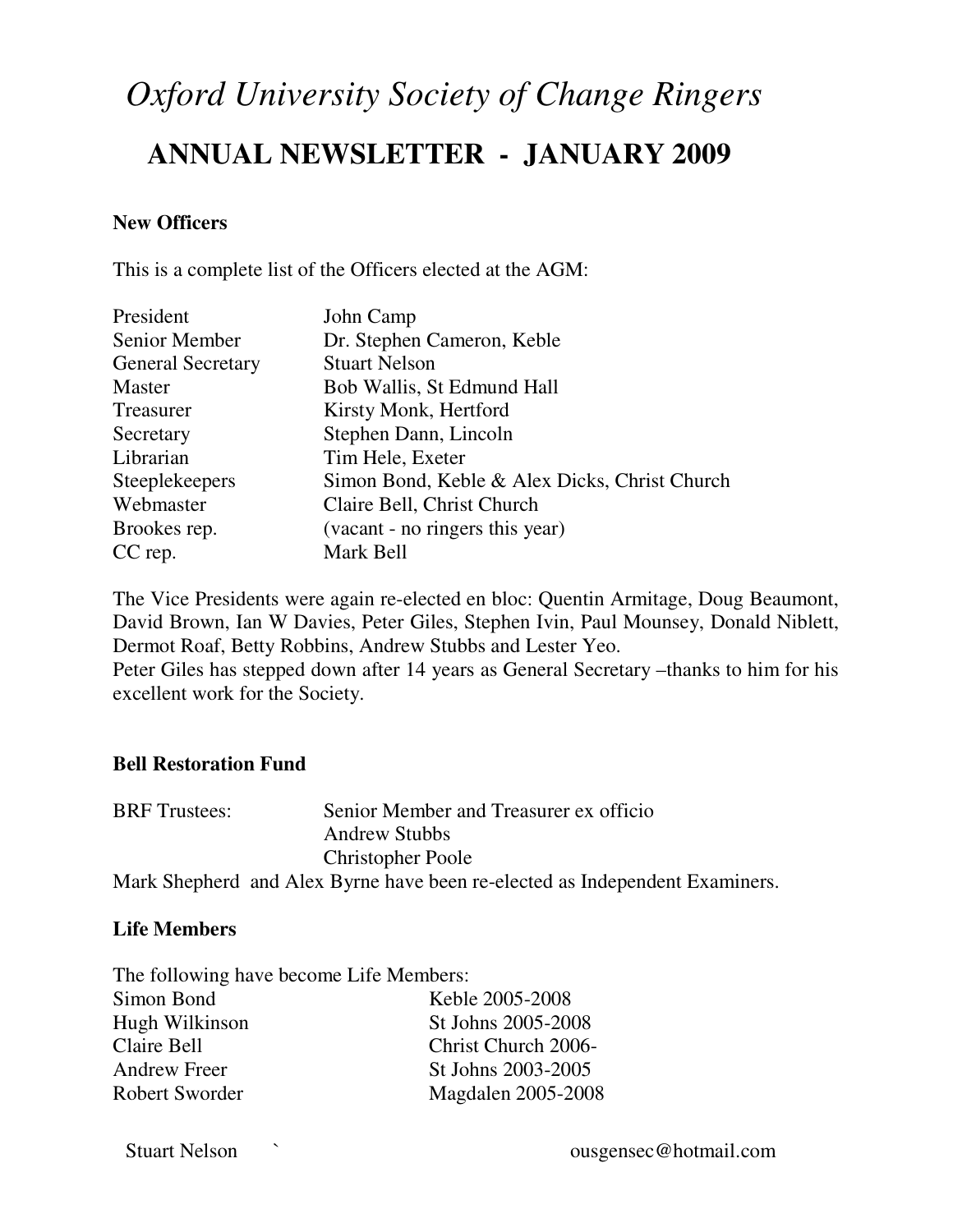#### **2009 Annual Dinner**

The 2009 OUSCR Annual Dinner will take place on Saturday 7th of February, at 7.00 for 7:30pm. It will once again be at Harris Manchester. The guest speaker will be Richard Grimmett, Master of the St Martin's Guild for the Diocese of Birmingham and Chairman of the National 12-bell Striking Competition organising committee. Nigel Herriott will propose the toast to the Guests, and Bob Wallis will reply for the Society. The Church Guest will be the Rev Canon Brian Mountford, vicar of SMV.

Tickets are now on sale for £50 to include champagne reception, wine and port. The menu is: Rustic Minestrone Soup served with Parmesan Cheese; Breast of Duck with an aromatic Sherry & Ginger Sauce or Swiss Cheese & Leek Pancake (vegetarian option); Classic Lemon Tart with Raspberry Sorbet; Cheese Board; and Coffee & Mints.

As usual, there will be pre-dinner drinking on the preceding Friday evening, ringing on Saturday and coffee on Sunday morning. To book your tickets, please send a cheque payable to "OUSCR Dinner Committee" to: Robert Wallis, St Edmund Hall, Oxford OX1 4AR, enclosing a SAE, details of any dietary requirements, and seating preferences. The closing date for tickets is 25th January.

#### **Newsletter Account**

There remains enough in the funds for maybe two years' more letters. If you wish to contribute to its survival, please make your cheque payable to Stuart Nelson. If you can switch from a paper copy to an electronic copy, please do so (e-mail ousgensec@hotmail.com).

#### **Meeting Dates in 2009**

The Society's business meetings are held on Mondays, and customarily take place in Exeter College. Please confirm the venue in advance. TGM dates - the first Monday in term: Jan 19th, April 27th and Oct 12th. AGM date – the last Monday in Michaelmas term: Nov 30th

#### **Society Ties**

We still have just three remaining ties. The price is being held at £3.00 each despite a year of high inflation. The discerning dresser may purchase one from the General Secretary.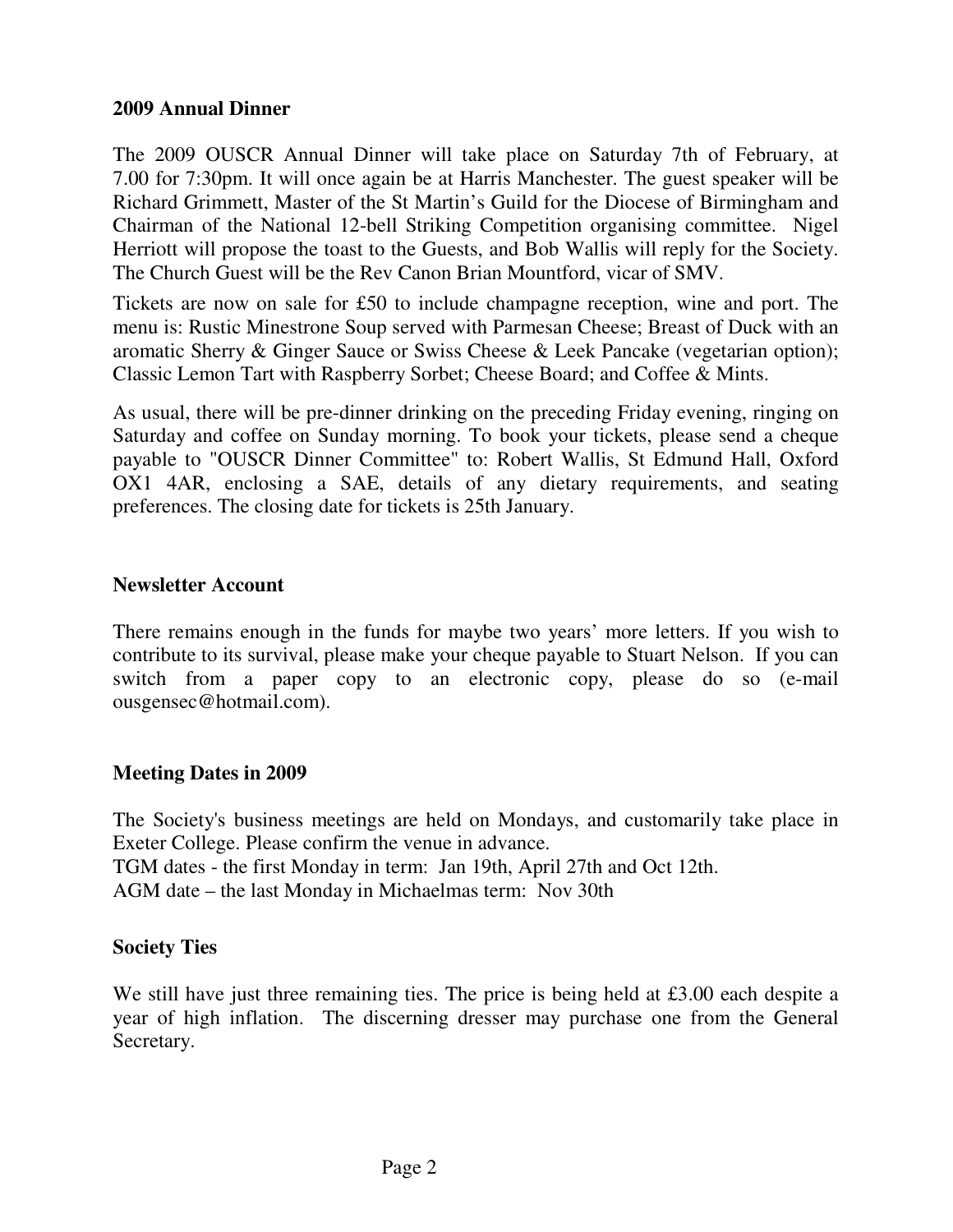# **The Annual Tour**

Monday 13th April - Thursday 16th April 2009.

Ollie Lomax is organising this year's Tour, based in the delightful seaside resort of Weston-super-Mare.

At this stage few towers have been confirmed, but the plan is:

Easter Monday 13 April - to be spent in Bristol Tuesday 14 April - out to Wells Cathedral (confirmed) and back via Cheddar Wednesday 15 April - a selection of towers to the northeast of Weston Thursday 16 April - south of Weston towards Burnham-on-Sea

As most of the towers will be in Somerset OUS members should prepare themselves for a feast of marvellous heavy eights and sixes.

Details will shortly be found and will be regularly updated on the OUS website.

Accommodation will follow the usual pattern, with a Church Hall floor for the residents and hotel accommodation booked for the non-residents from Easter Sunday onwards.

Non-residents who haven't attended for a few years are particularly encouraged to come along this year and see what you have been sadly missing.

# **The Society's History**

Copies are available for £30 each (including postage and packing), made out to 'OUSCR History', from the general secretary.

#### **Address List**

The General Secretary maintains the Society's address list, of nearly 330 members. Over half are now on email. If you would like a copy of the list, either electronically or on paper, please ask.

Email addresses are held on the website and by the secretary, but the master list is maintained by John Camp for use on the bulletin board.

23 members are currently lost. If you can help us trace any of the following, we would be grateful: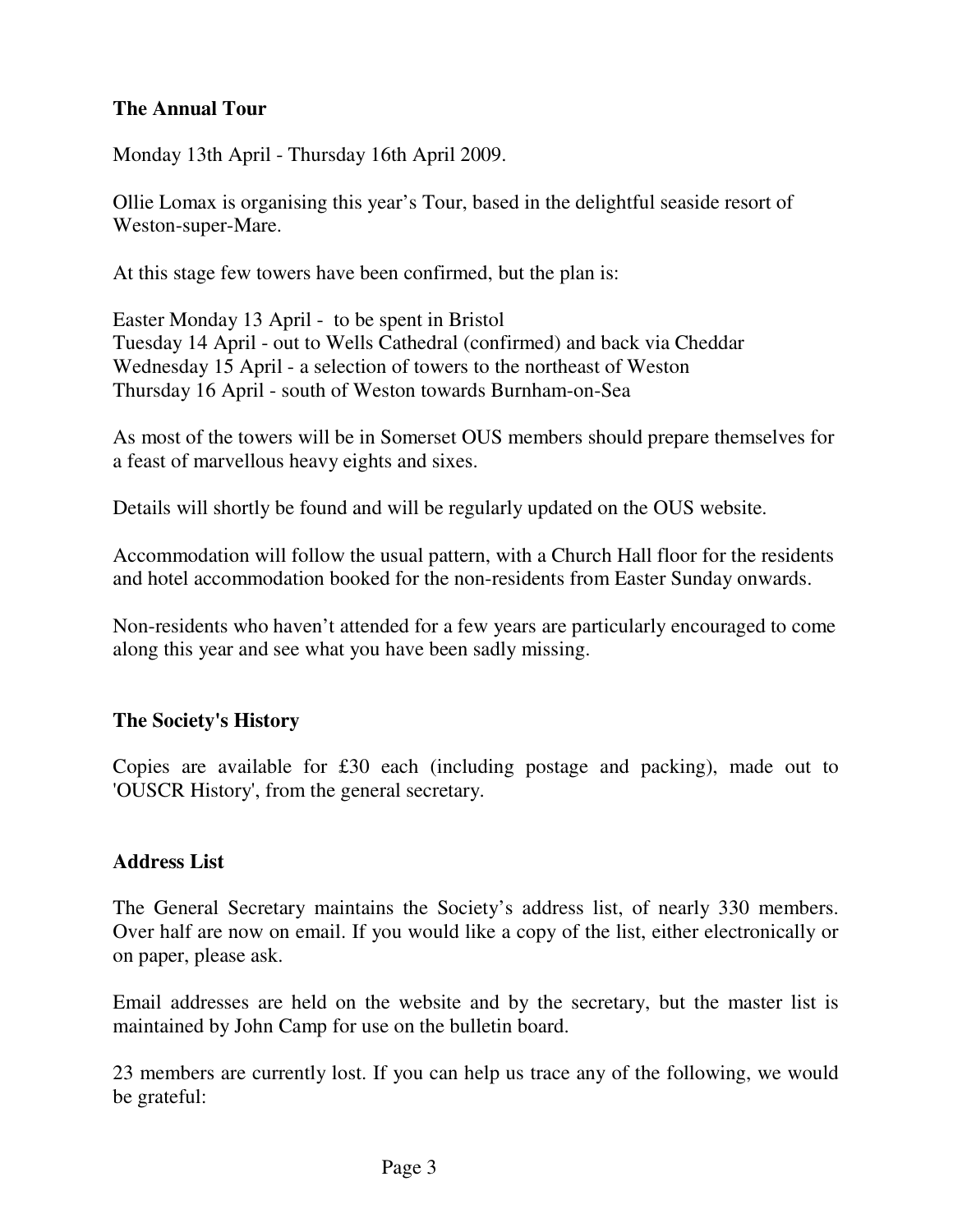Catherine Bannister, Robert Bruce, Rosemary Clark, Paul Crane, Lindy Ellis, Peter Gray, Andre Gren, Sally Hawksworth, Douglas Hird, Anne Lambert, Andrew J Loveland, Jeremy McCabe, James Milford, Melanie Milan, JD Mozley, David Newman, Simon Plackett, Nigel Sheppard, Richard Tapper, C Turnbull, AJ Vincent, Jonathan Wilson and Richard Wilson.

We now face the annoying position of members going onto email then changing their email addresses without telling us. Please don't be one of them!

# **The OUS Online**

The OUS now has not only a website http://users.ox.ac.uk/~ouscr but an online peals database http://www.ouscr.org.uk/peals/ , a non-residents area ('Badger's World') http://myweb.tiscali.co.uk/ousgensec/ and a bulletin board. Please join this by contacting ouser-admin@bellringers.net and help the Society by cutting down the number of paper newsletters.

Badger's World holds all the content of the Newsletters since 1994, and lists of Masters, dinners, tours etc. If you have anything you would like to be added, or ideas for extra sections, please let me know.

# **St Cross**

St Cross has sadly now been made redundant. Balliol plans to convert the building to a 'Historic Collections Centre' for its archives. The building will apparently remain consecrated and it is hoped that occasional services will still be held there. However, it seems pretty certain that there will be no more ringing. David Lane, Hon. Secretary of the Oxford Society, made enquiries of the college and they wrote back to say that the shelving requirements and the need for an inside porch (which would encroach on the ringing area) and restricted access for greater security will all combine to make ringing impossible. Removal of the bells remains a possibility.

The last ringing was on Sunday 12 October, attended by many members. The final peal was rung on 5 October by the Oxford Society.

# **600 Peals at St Thomas, Oxford** *(from the RW, 26 Sept 2008)*

4 August, 2008 saw the  $600<sup>th</sup>$  peal at St Thomas the Martyr, Oxford. Not in itself the most obvious milestone for an article in the RW, but it means we have just passed the  $500<sup>th</sup>$  on the new bells, and done so in just fifteen years.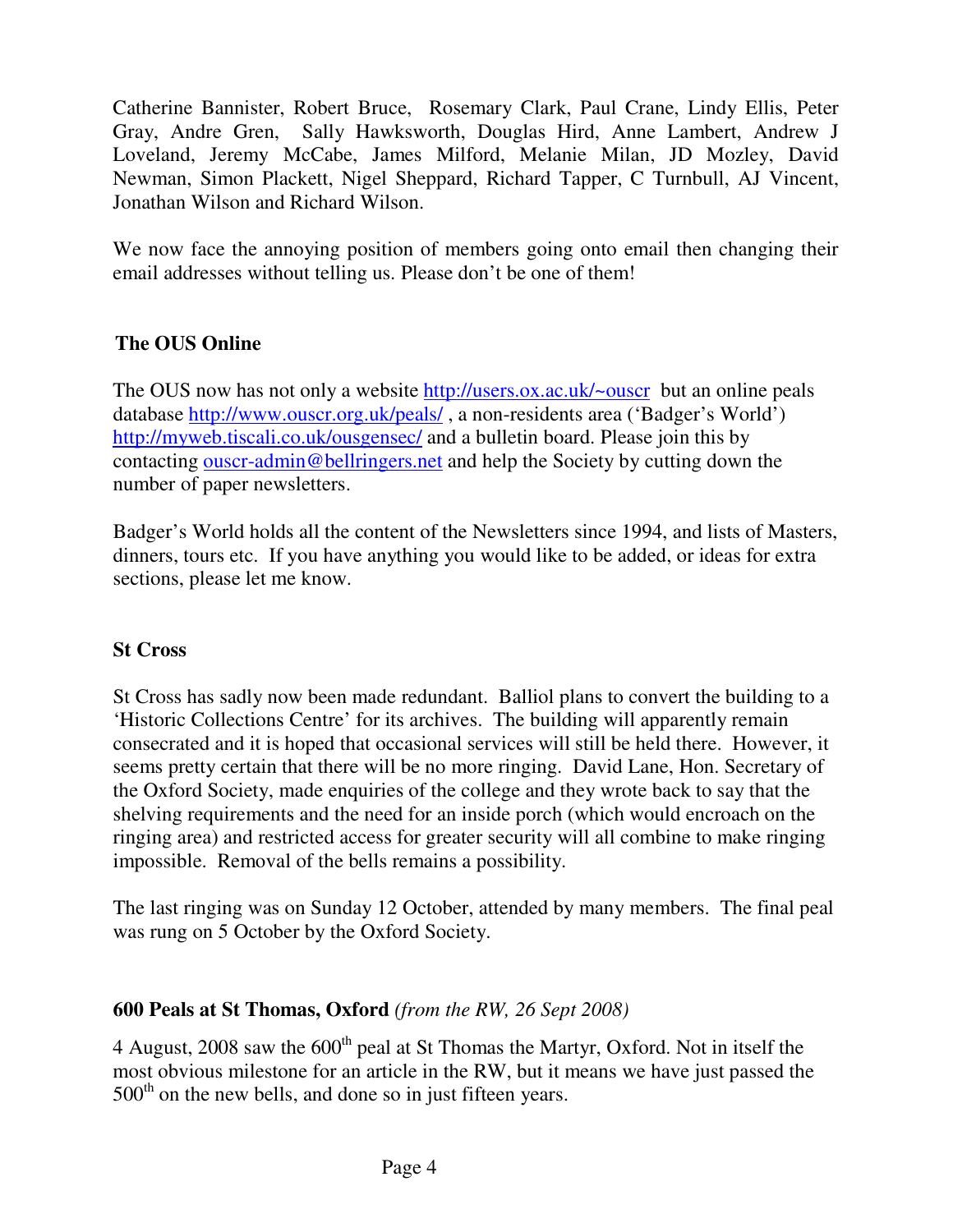The old bells were a rough old six with a tenor of 7.5 cwt, made up in 1706. In the 1870s it was the main tower of the OUS, who returned in 1944 and have rung there ever since. James W Washbrook was born nearby in 1864, and a Bell News sketch of March  $23<sup>rd</sup>$  1889 tells how many a time he and his friend John Jagger 'surreptitiously took the keys from behind the clerk's door and spent the whole of the afternoon pulling the bells with the clappers lashed, playing the truant from school'. It was Washbrook who rang the first peal in the tower on 31 December 1889. There were no more peals until 1945, then another 97 on the old six until 1993.

Problems with rotten timbers in 1991 resulted in Stephen Ivin leading a complete rehang, incorporating a concrete ring-beam and an extension of the old frame (which was made meccano-style of slatted wrought iron by Whites in 1904) from six to ten pits. Roger Abbott's offer of a treble for the ten led in 1993 to a straight jump from six to ten by adding a tenor and three trebles. The remaining heritage was negotiated in 1996. The hanging has all been done by Stephen himself. As a completely Taylor ten with a tenor of 11-2-6 in G, they have proved themselves not only exceptionally convenient but of such outstanding quality that they are universally regarded as a perfect peal tower: 'magic', 'delightful' and 'a peal paradise' are some of the expressions that have been heard. With hanging that makes a two cwt treble handle effortlessly, acoustics meticulously balanced and tower harmonics which give the classic Taylor sound subtly modified with the delicate nuances of a harp, who can disagree? As Stephen once remarked, 'no more of this 35 cwt nonsense. These are a rest home for geriatrics.'

St Thos are of course much more than just a peal factory. They are a first rate facility for the OUS (as are their other Taylor ten!), enable them to ring on a ten without undergoing the trauma of New College, and give them a second, advanced, practice night. Even in years without a resident peal band, they can still go for eight- or ten-bell attempts in term time now that non-resident members can be offered such a lure. The pattern is alternating practices and peals, with a rather large number of quarters thrown in.

Of the first 600 peals, the OS has 258 and the OUS 129. The STS also has 65 at the 'mother church', and the ODG 55. There have been 359 ten-bell peals, and 140 on eight. The 101 six-bell peals include three on the new bells. It can be no surprise to readers of the RW that the top method is London (3) S Royal, with 85. Perhaps more surprisingly St Thos is now the leading LSR tower. Then come 55 Stedman caters, 39 Yorkshire royal and 38 Bristol royal. The top major method is… London (32). Fond memories of the time we met short for royal, and the elliptical conversation: 'I wonder what we can ring instead?' 'That would be nice'. 'Go.' No mention of the method at all until the pub. The tower has also been used for record lengths: 15,016 67-spliced surprise major on June 15th, 2002 and 23,320 London (3) surprise royal on Jan  $20<sup>th</sup>$ 2007.

And the grateful participants? 726 in all, led by Clive Holloway on 248, then Stephen Ivin on 192, Peter Giles 181, Charlotte Everett 176, Bernard Stone 163, Keith Anderson 116, Robin Hall 110, Andrew Stubbs 109, Claire Roulstone 106 and Brian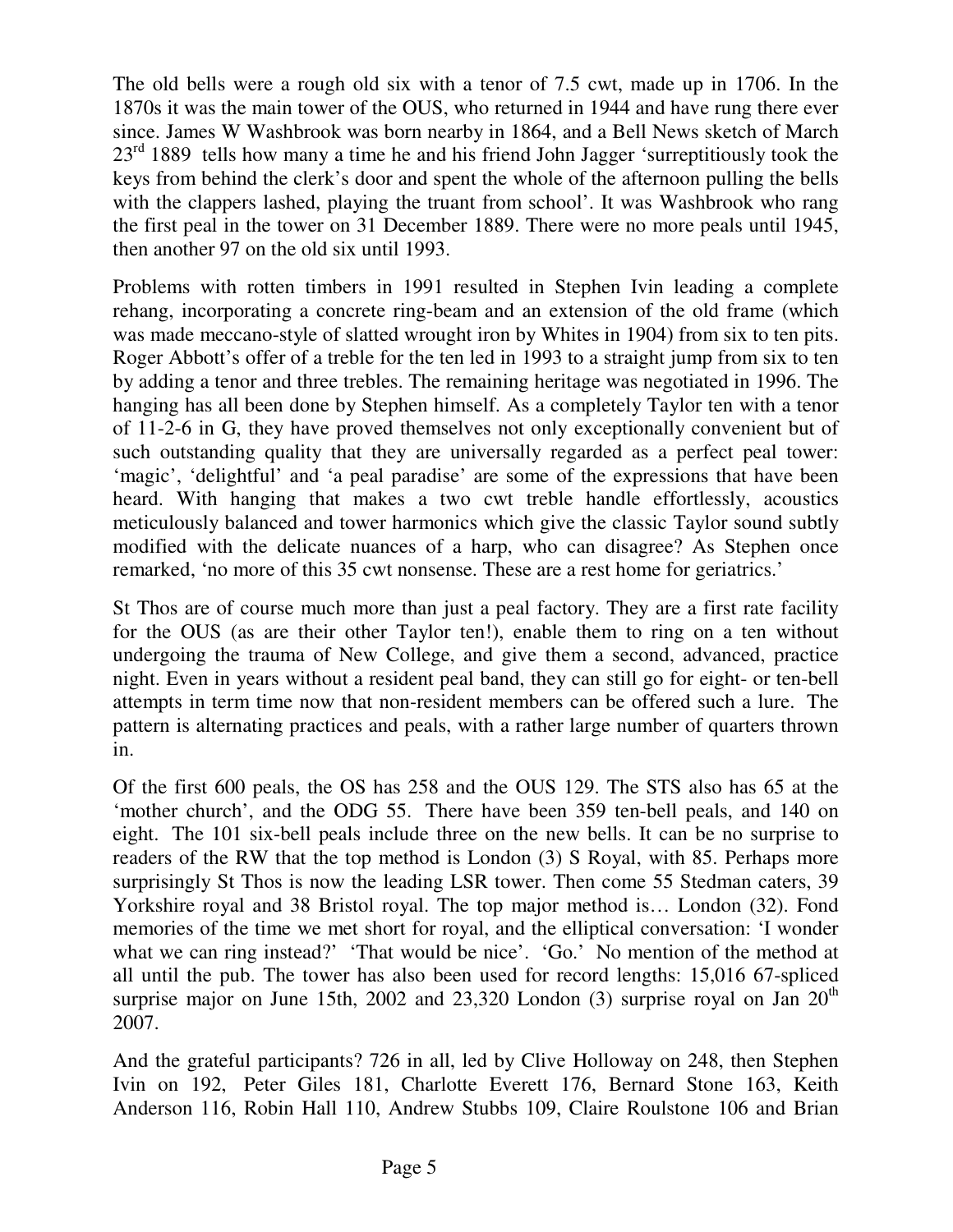Bladon 105. Another 16 have rung over 50 each. 27 have now circled the tower: Peter Giles (7), Robin Hall and Tim Pett (4), Chris Poole, Nigel Bailey and Peter Border (3), Stephen Ivin and 6 others (2), and 14 ringers once each.

Every 28 February a peal is attempted in Commemoration of the Benefactors. Only one of the fifteen has been lost, in 1999. St Thos is already  $27<sup>th</sup>$  in the all-time towers list. May it keep climbing.

The next milestone? St Thos and Mary Mag. between them are now on 989, so we look forward to the combined 1000 by the end of the year.

# **Residents' Review**

*Luke Camden, the immediate past Master, writes:* 

The Society's ringing in Oxford continued as usual this year. Practices every Tuesdays at Mary Mag continue to be well-attended as does service ringing on a Sunday (at Mary Mag., St Thos, St Ebbe's, SMV and New College). Although luring fewer ringers, the practices at St Thos (focusing more at 10-bell ringing and Surprise Major) have been very productive and remain an asset to the termcard.

Those who were taught to ring by the Society during Michaelmas 2007 made great progress through 2008. Practices teaching call changes, plain hunt etc. were held at St Cross on Wednesday evenings during Hilary and Trinity terms. Sadly, these practices could not be continued at St Cross through into Michaelmas due to the closure of the church. The last service at St Cross was preceded by ringing, and I was delighted to see a good turnout amongst both resident and non-resident members. The Wednesday evening practices continue at St Thos, providing an opportunity to work on method ringing without the challenge of handling the St Cross Bells.

Our presence at the Freshers' Fair ensured we have a new batch of ringers.

Eight peals - including a non-resident peal of maximus at St Sepulchre - and 76 quarter peals were scored during the year. These include a large number of firsts: in method, as conductor, in hand, and others. The especially large number of quarter peals scored is due to a good deal of handbell ringing and continued use of St Cross through the Summer vacation. Many thanks to all those who supported peal ringing this year: help is always very much appreciated.

As for termly events, three 12-bell practices at Reading and one 10-bell practice at Abingdon were all well enough supported to be very productive, thanks to support from non-residents. Each term saw the traditional outing. The joint outing in Hilary was at St Alban's and was organised by the CUG. The summer outing in Trinity was around Chipping Norton. The freshers' outing (this year unfortunately attended by no actual freshers) was held around Woodstock. The outings were enjoyable and well attended: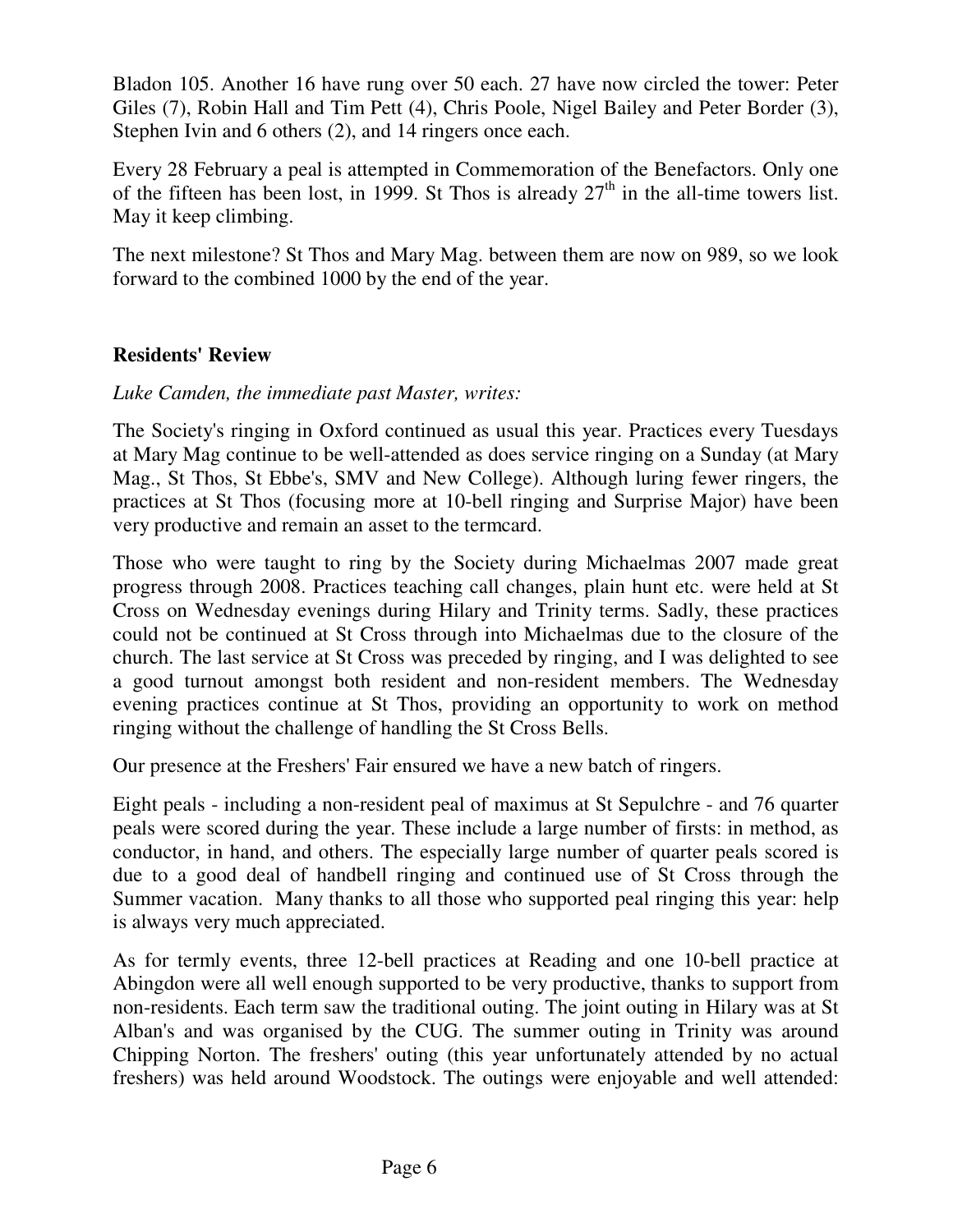our horde of ringers at St Alban's made the paltry CUG turnout look especially small this year.

Other events include the SUA striking competition into which the Society once again managed to enter two 6-bell teams and one 8-bell team (winning in both competitions), the annual tour around Sheffield and the annual dinner (attended by 99 this year).

Of course, none of the above would have been possible were it not for enthusiastic support from both residents and non-residents, so I would like to thank everyone who helped ensure the success of the society this year.

Luke Camden

*Congratulations to the residents on another SUA triumph – the OUS has now won the 8-bell competition for three years running and the 6-bell competition for the last two years.* 

# **Members' News**

**Revd G.H. Paton** (Wadham 1941) writes: the 2008 newsletter was interesting reading (and not just for my bit, which I had forgotten writing). But, as adumbrated then, and now reinforced by preparations for a move suitable for my age and condition, I am very much curtailing my interests. Ringmer still flourishes. An unravelled rope about ten minutes from the end stopped what had been a good peal attempt.

**John Cawood** (Keble 1960-64) says: I have now retired from full time GP practice, but still do part time locum work. This has given me more time to travel, and I have made several trips to Australia to see my daughter and two grandsons living near Sydney. I have been a different route each time, and usually manage to stop off for a week or two in interesting places on the way back. Last time it was Hong Kong, Borneo, New Zealand, Tahiti and Beijing before that. A few years ago I was in Adelaide looking round the cricket ground when I heard the cathedral bells. I couldn't resist going up the tower and was made very welcome, especially when I told them I used to ring at Sherborne Abbey, the only eight heavier than theirs. I resolved to start ringing again, and now ring regularly at Sherborne. Alas, the tower has got higher, the steps steeper, and the bells heavier since I gave up ringing (again) through pressure of work in 1990, but I enjoy it and the company as much as ever. I doubt if I will ever ring a peal again, but should be able to manage an occasional quarter of Grandsire or Stedman.

The bellringers have also got me skiing again after an interval of 20 years, as we all had a trip to the French Alps in January this year. It was injury-free, and most enjoyable, even the 18 hour ride there, and back, with eight of us in a Land Rover. I also have a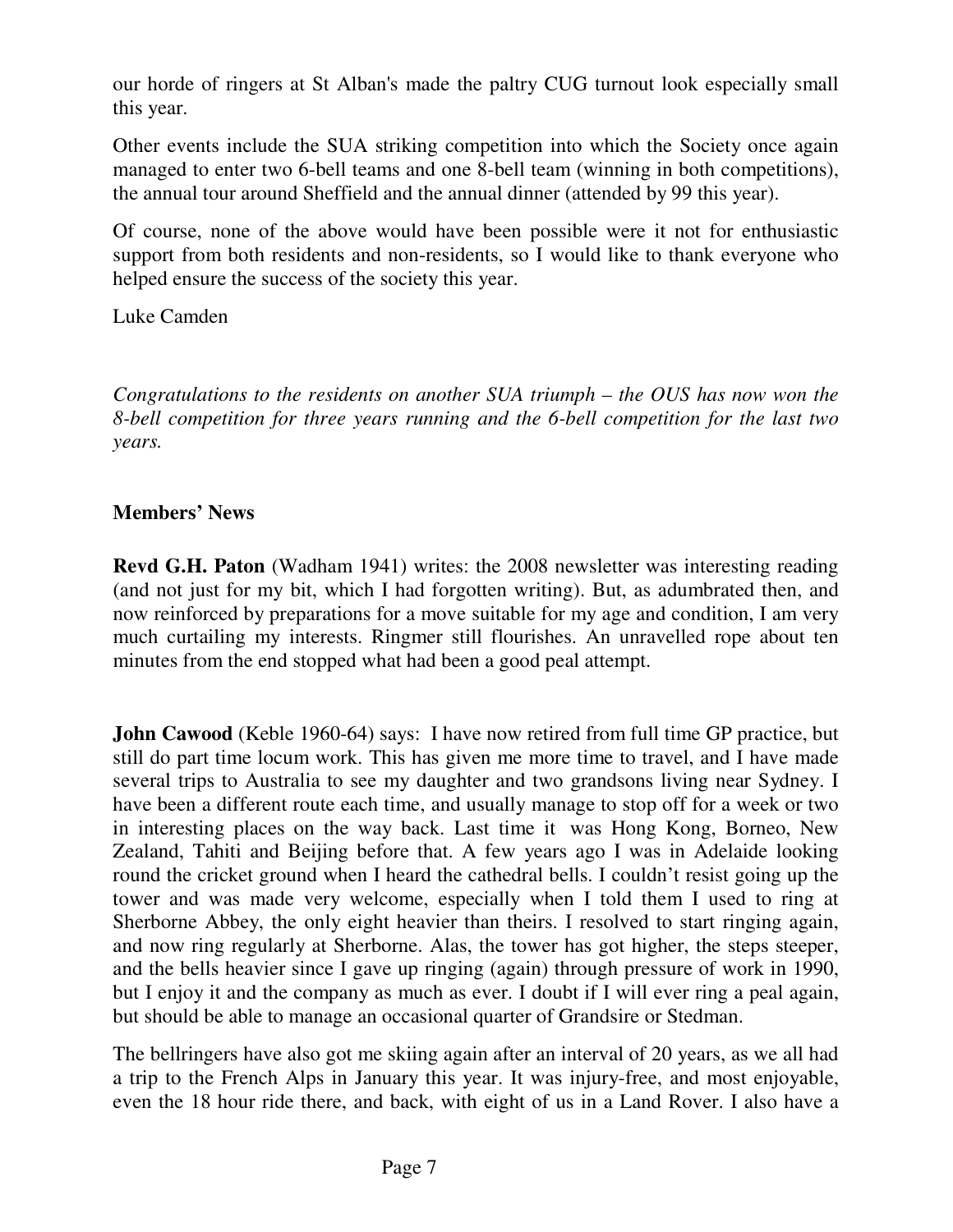daughter and another grandson living in Oxfordshire, and visiting them often takes me through the villages we used to visit on bicycles to ring on Saturday afternoons in summer in the early 60s. I still cycle a bit round here in Dorset, but is very hilly and the enormous 4x4s taking up the whole road make it much more hazardous than it was in those days.

Perhaps I will meet up with some OUS ringers soon.

**Alison Robinson** (nee Weatherall, Somerville 1971-74) says she always takes an interest in what is happening in the OUS via the newsletter, despite not being an active ringer at the moment. She hopes to ring again one of these days.

**John Lonsbrough** (Keble 1944-47) continues to have circulation trouble in his foot, but managed to make the ASCY dinner in his  $50<sup>th</sup>$  anniversary year. He is uncertain whether he will make the OUS dinner but will play it by ear.

#### **Obituaries**

**Shirley Rymer** (St Hugh's 1947-50) died on 30 November 2007. *from the RW of 4 April 2008:*

Shirley Rymer was born in Surrey in 1929 and had no contact with bellringing until she went up to Oxford in 1947. She attended an introductory session at New College and took up a new hobby. Almost from that day ringing became a major part of her very busy life. Her friend Ruth How, who is still ringing, was also up at Oxford, and started to ring at the same time. Their friendship was to last sixty years.

Once Shirley has mastered the initial stages of handling she joined the OUS and went on bicycle outings every Saturday in term. As she progressed she joined others to ring at four or five towers on a Sunday and also went to a number of weekday practices at Oxford towers. She was taught by OUS members, chiefly John Dickinson and David Gallop, who also introduced her to handbell ringing. Walter Judge of Oxford and George Fearn of Birmingham also helped her considerably in her early ringing years. Shirley's sharp intelligence and regular opportunities to ring with bands above her own level meant that she quickly advanced, and she rang her first peal in 1949 at Dorchester, Oxon. Altogether she rang 88 peals, including the firsts of Surprise Royal, Stedman Cinques and Spliced Surprise Major for the OUS, and two peals of Surprise Maximus. She was a member of the Cumberlands and the Salisbury DG, taking the role of education officer for the Guild for about ten years. Latterly she was a member of the Calne branch, serving as branch secretary and chairman.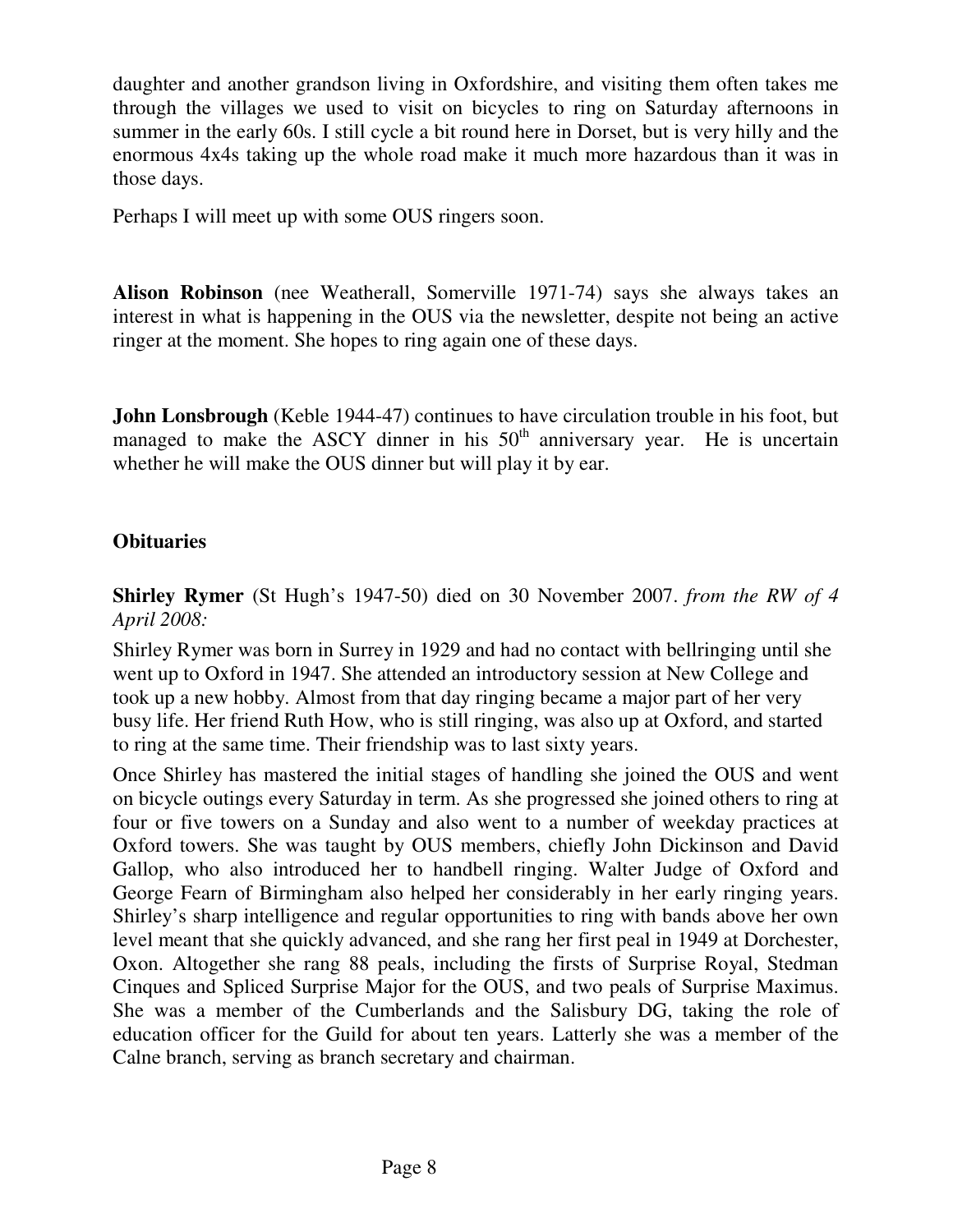In October 2007, her 60 years of ringing were commemorated in Avebury (where she had moved from Calne a few years earlier - PGG) by two quarter-peals. Shirley, unwell in hospital at the time, would have been cheered by news of these.

She travelled widely, spending time in India and Australia, so she came to have many friends in far-flung places. Two of her special memories were of ringing in a quarter peal at St David's Cathedral, Hobart for her goddaughter's wedding and for the Queen's coronation at St Martin in the Fields. She and her friend Ruth were invited to join a select band of Cumberlands, and after their ring were able to watch the procession from the church roof.

From the Indian experience came a great interest in the third world, which became an important part of her life. On a second trip to India, following retirement, she visited her sponsored boy in a Calcutta orphanage. The third world interest led to her work in organising One World Week in Calne. She was a great fund raiser, biscuits and fudge appearing on every possible occasion, for local causes, including the Avebury bell fund, as well as wider ones. She had many interests: walking – particularly long distance paths – the countryside, wildlife and cats, but above all she was a teacher to the core. It was her chosen profession, but she also taught countless numbers to ring, taking great pleasure in watching her pupils make progress, and using her knowledge of handbells to help in the teaching of method ringing.

She rang at Calne from 1964 until the early 90s, when health problems made her move the lighter bells of Avebury. Here she developed the local band, teaching basic bell handling to some and encouraging others to develop new skills in method ringing. It was a proud day for her when that band was capable of ringing a quarter-peal with the only help from outside being the conductor.

Shirley had remarkable determination, combined with a great enthusiasm for ringing. These two attributes alone made her a great force, but she also brought her personal qualities of kindness and expertise and a strong Christian faith, which supported her throughout her final battle with cancer. When she died on 30 November we lost a brave, selfless and unique lady and we will miss her enormously.

(News of Shirley's death was received from Ruth How, who learnt to ring with Shirley at Oxford. Ruth gave one of the tributes at Shirley's funeral, but she feels that the RW article is more suitable for the OUS because it gives many more ringing details. Shirley and Ruth had remained in close touch and had enjoyed holidays together almost every year, usually walking in the Scottish islands or from Ruth's cottage in North Wales.)

**W Stewart Gibson** (Brasenose) died on 3 January, 2008. *John Harrison writes in the Ringing World:*

William Stewart Gibson, the middle of three children, was born on 28th January 1933 in Wallasey. He was evacuated to Wales during the war, attended Wallasey Grammar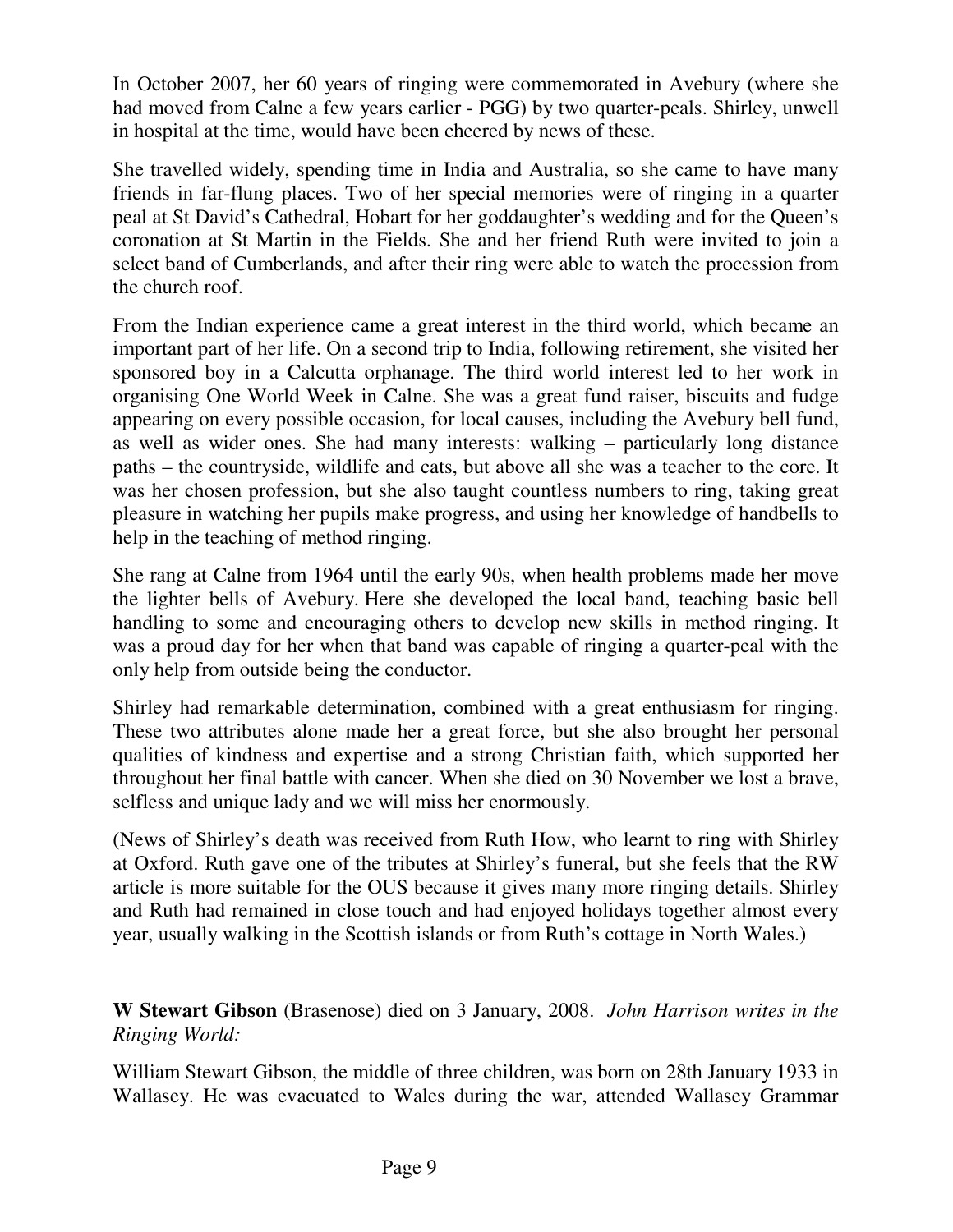School, and gained a scholarship to Brasenose College, Oxford, where he gained a degree in Chemistry and a Doctorate in Metallurgy. He went on to work on testing metal for construction of Trawsfynydd Nuclear Power Station.

He had a lifelong interest in music, and as a boy regularly playing the organ for services at the Church of Christ in Wallasey. He was keen on outdoor activities, including hiking in Snowdonia, and motor biking round Europe. At a hostel where his friend was warden, he met Pearl (already a ringer) who was a temporary assistant warden, and they were soon engaged, and married at St Nicholas' North Stoneham.

They moved to Maidenhead, where Stewart learned to ring, and he never looked back. They had three children, and in the 1970s moved to Northumberland, where Stewart was a research metallurgist with Wilkinson Sword. They took up family camping, and also had their first dog, a Sheltie called Sheba. From then on Shelties played a large part in Stewart's home life.

In 1978, he became Quality Control Manager for Hydron, a contact lens manufacturer in Farnborough, and the family moved to Wokingham (which had two rings of bells) where they remained until after Stewart retired. In 1999, he and Pearl moved to the village of Fladbury in Worcestershire (also with bells). Stewart found a great community of friends there, and involved himself in all aspects of the Church, bell ringing, the local community, and Sheltie Agility Training. He was singing in a rehearsal for a concert when he collapsed. The above is a precis of his non-ringing life. Over 150 people, including many ringers, were at his memorial service in Fladbury, and heard the following tribute to him as a ringer.

I met Stewart when he moved to Wokingham in 1978 and joined the ringers at All Saints, but his ringing career began long before then. Shortly after gaining his Doctorate at Oxford, he met Pearl who was already a ringer, and he learned to ring at Boyne Hill, Maidenhead, taught by George Gibbs. He rapidly developed into a competent ringer, and rang his first quarter peal in summer 1961. His first peal was not long afterwards, possibly at Burnham, but no one is sure, because Stewart kept no records. He served as Tower Captain at Maidenhead for two years before moving to Northumberland.

At Morpeth there were bells in the Clock Tower, but there was no band of ringers. For a long time, the only regular use of the bells had been chiming for occasional civic events, and to sound the curfew. That was clearly far from ideal, so Stewart and Pearl set about establishing regular ringing, possibly the first change ringing band since the bells were installed in 1706.

Training a new band from scratch in an isolated tower is no easy task, but Stewart had a talent for teaching. One of his former pupils told me how grateful she was that he taught her to handle a bell so well, since it helped her to continue with her ringing when other things were difficult. Stewart was Tower Captain until he left in 1978. By that time Morpeth had rung 5 quarter peals and a peal, all rung to mark local civic or national events, and the band had come 2nd in the striking contest at Hexham in 1977. Stewart's persistence also led to the restoration of the town's handbells. The Borough Council had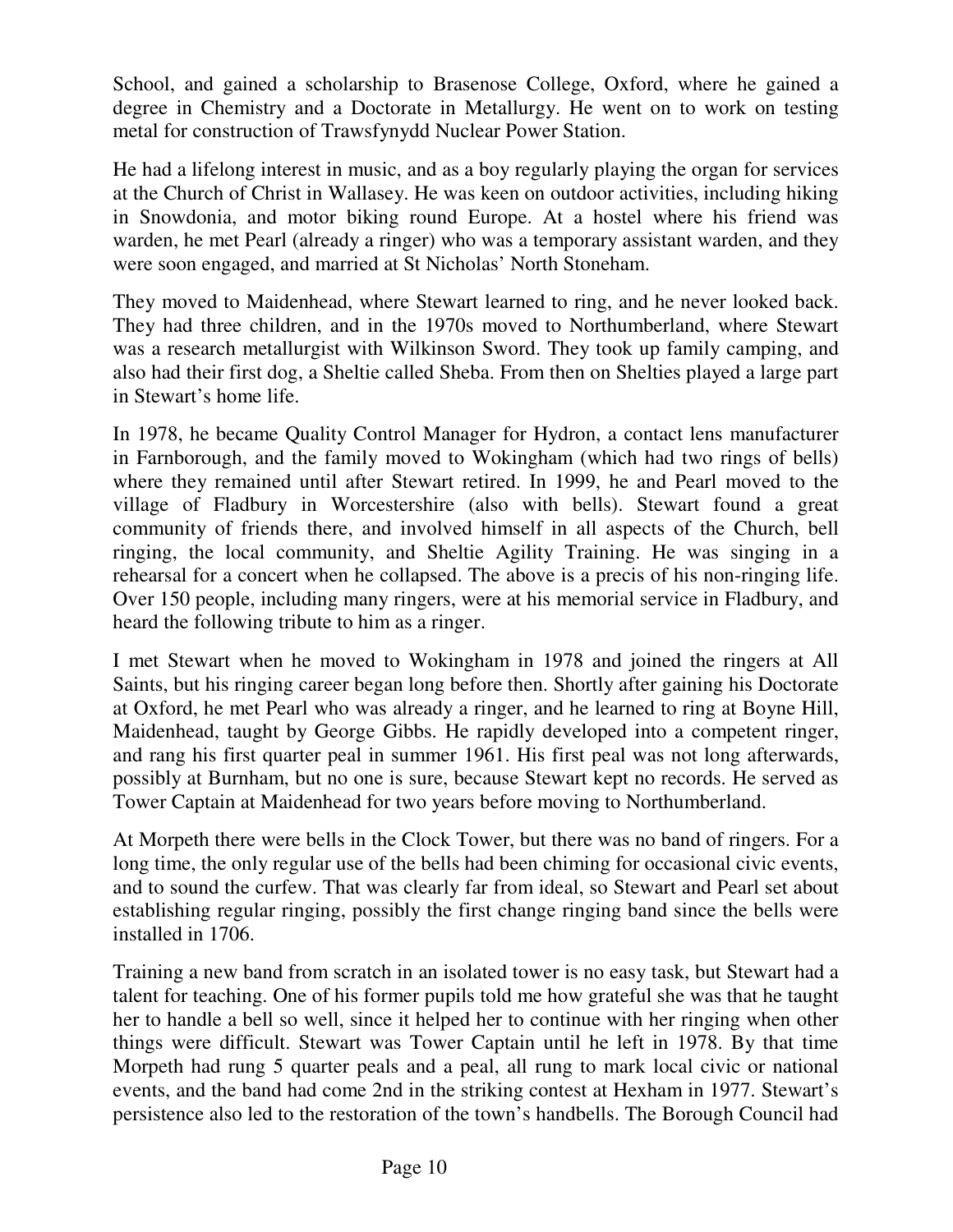'limitations upon expenditure', but Stewart didn't take No for an answer, and two years later, a suitably large cheque appeared, enabling the restored bells to ring 'The Old Hundredth' for the centenary that year of the Durham & Newcastle Association of Church Bellringers in Durham Cathedral.

Stewart arrived in Wokingham at a time of great change for the band at All Saints. Over a few short years, the arrival of many experienced ringers, and an upsurge in training new ringers, transformed the band. Stewart helped to mould the collective values and aspirations of what was in many ways, another new band. Over the next twenty two years, Stewart played a full and active part in the life of Wokingham ringing. He served as Tower Foreman in 1983, and again from 1993-94. He was also Deputy Foreman for a total of four years, and Secretary for a year. The only office he didn't hold was that of Steeple Keeper (which for the benefit of non-ringers is the person who maintains the bells and fittings).

At Wokingham, Stewart rang 215 quarter peals. Many of them were for services, and Stewart was one of the band's most regular and reliable service ringers. He rang 15 peals in Wokingham, out of a total probably between 20 and 30. He rang in the first peal of Wokingham Surprise Major, which was rung for the church's 800th anniversary in 1990, and his name thus appears on the only modern peal board in the tower. He was a regular member of the All Saints striking competition teams, and he appears in a picture on the tower website, taken after winning the Oxford Guild 8-bell contest at Bicester in 1986, at the height of the team's success. He contributed in many small ways too. For example, it was at his suggestion in 1981 that the ringers' annual ringing of carols around the town at Christmas was turned into an all year round tune ringing group, mainly consisting of enthusiastic youngsters. The group still exists, but its members are no longer youthful.

Stewart made a significant contribution to ringing outside his home tower. In Sonning Deanery he was in succession, Deputy Ringing Master, Vice Chairman, and Chairman. After that, he and Pearl represented the Deanery in the Oxford Diocesan Guild General Committee. He was an active member of the Open University Society of Change Ringers, serving on its committee for 8 years, editing its newsletter, and organising many ringing days. He rang three peals for them.

When Stewart and Pearl moved to Fladbury, Wokingham's loss was Worcestershire's gain. Stewart had retired from work, but obviously had no intention of retiring from ringing. He was a regular at District practices, and many of the quarter peals he rang included people ringing their first. His teaching instincts were not lost, and when standing behind learners he had the knack of getting just the right balance of compliment and constructive criticism. He served as peal Secretary of the Worcester & Districts Change Ringing Association from 2002 until his death. The role suited him – he was a stickler for detail, and could always be relied on to provide information when required. It is ironic that he modestly kept no personal ringing records.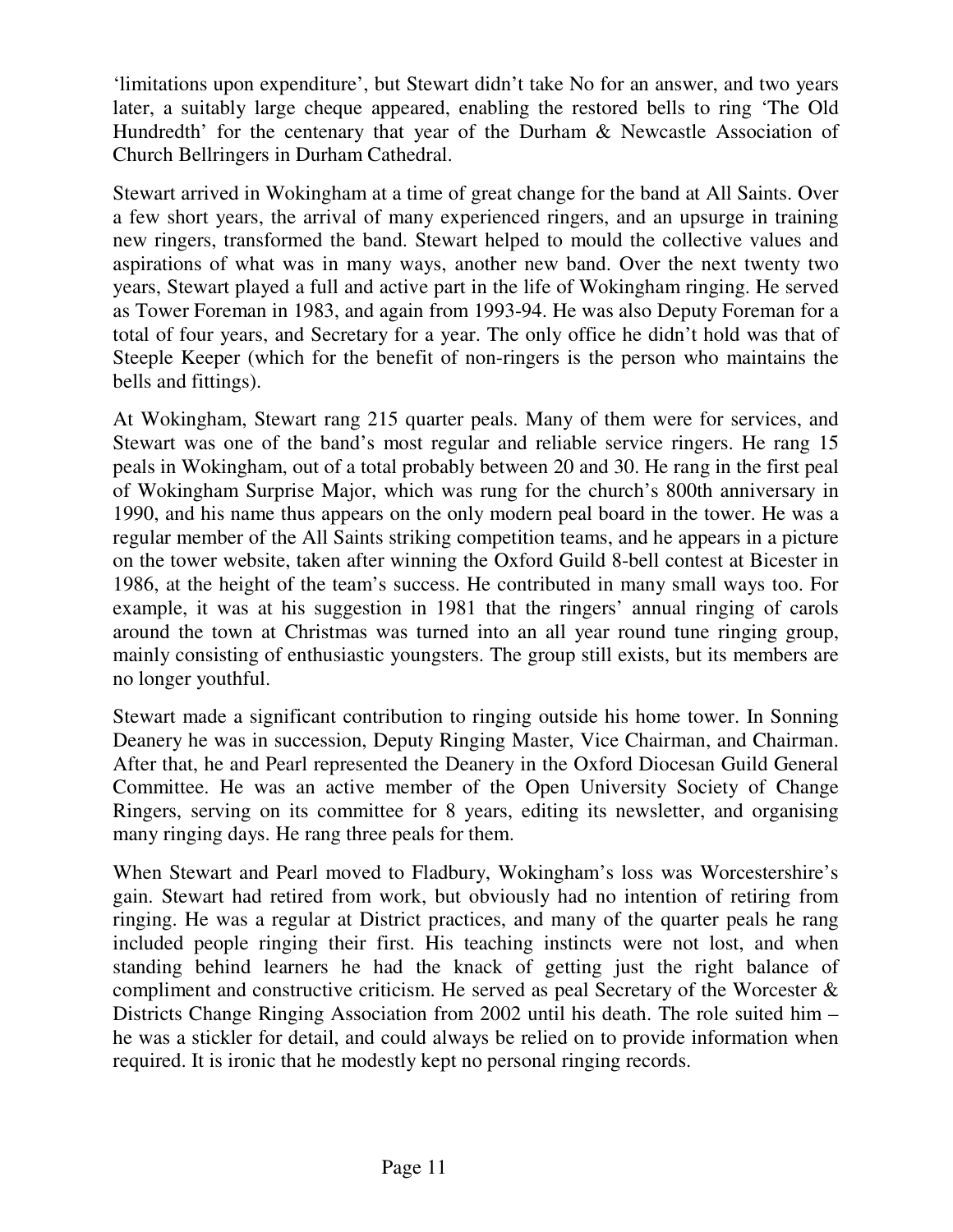I spoke to Stewart last summer, when I was collecting biographical details for a book on the history of ringing in Wokingham. Little did I realise that so soon I would be reusing the information that he gave me for this tribute.

Stewart left an imprint on ringing in many places, and many will ring in his memory. Last Sunday we rang a quarter peal at Wokingham. And as I speak, the bells at Morpeth have been ringing another quarter peal in Stewart's memory, which started at the same time as this service.

I've told you the facts of Stewart's ringing life as I know them, but bare facts can never adequately describe someone you have grown to know over many years. Stewart was a modest man. He didn't push himself forward, but he was always willing to give advice when needed, he was always willing to help when asked, and he played a full part in the life of the ringing communities of which he was part. He had a clear, rational approach to things, and a wry sense of humour. He was much liked by those who knew him, and who rang with him, and he will be warmly remembered by all his ringing friends.

**John Harvey Smart** (Pembroke 1953-56) died on 21 February, 2008. *Chris Mew writes (in the Ringing World on May 9, 2008):*

John Smart was a man of the Cotswolds, having lived most of his life close by. He was born in Naunton, Glos, on Dec 29th 1931, into a family with two elder sisters, Beryl and Peggy, and a younger brother William. He went to the village school and later to the Crypt School in Gloucester, and when he was fifteen learnt to ring at Westbury on Severn. National Service interrupted his academic studies and ne spent two years in the RAF, where he was in the RAF Police.

John subsequently achieved a place at Pembroke College, Oxford, reading History. He rowed for the college, but more importantly met Peter Border, and his enthusiasm for ringing was fired. He took a post-graduate year teacher training, and started teaching at Longlevens school, Gloucester. Initially he taught history, but went on to specialise in English. It was there that he met Shirley Digby, a teacher of domestic science, and they were married at Gloucester in 1960. After a three year teaching appointment in Nechells, Birmingham, they made their first home in Alcester, where he became involved with crown bowls, hockey and competitive bridge. In 1967 they moved to Bidford on Avon, which was to be the family home for next forty years. He rang locally at Bidford and Evesham, but had a preference for the latter's beautiful twelve.

They had a son, Digby, followed by Amanda 2 years later. Although Digby did eventually learn to ring, neither he nor his sister followed John's hobby. In time the family grew: with Digby's two sons and Amanda's two sons and two daughters, John and Shirley had six grandchildren. John was proud of all of them,. Digby became a computer expert and Amanda a doctor.

John was well known in the Warks and Worcs areas, supporting a number of towers and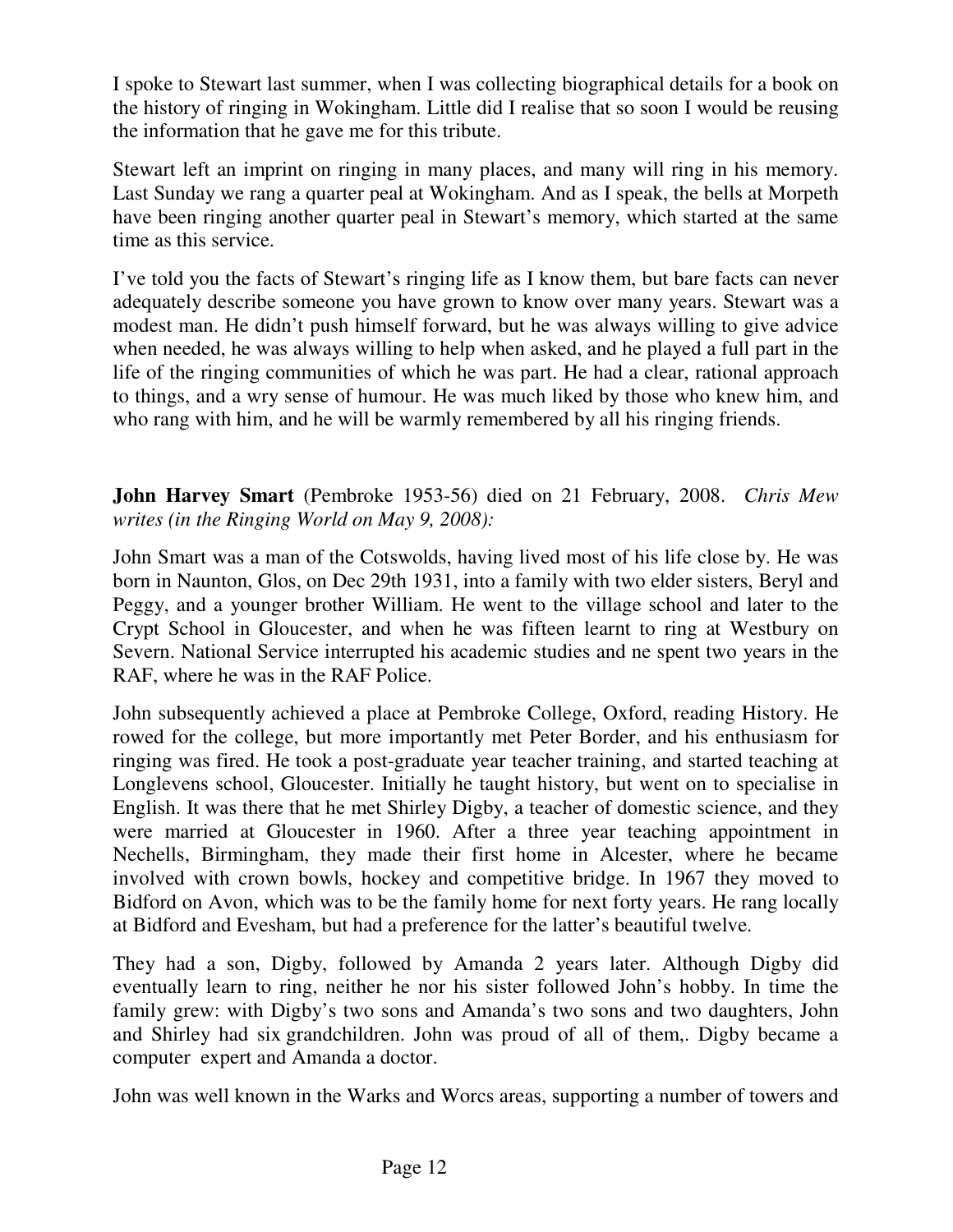ringing a good number of peals and quarter-peals, many with Gerald Hemming's Saturday band, and post-retirement mid-week band. Unfortunately no personal records have been found, but it known that his peal total was at least 348 in a wide variety of methods, John being a capable and enthusiastic method learner.

His interests were not confined to ringing, as he had a great love of classical music. Breakfasts were characterised by Mozart and Beethoven in the background. He was natural at crosswords and quizzes – he was a member of the local team – and he loved paying bridge. He also enjoyed intellectual debates and would delight in winding people up, with a twinkle in his eye. He became head of English at Woodrush school, Hollywood, and retired in 1990, Shirley a year later. Although very much a home bird holiday-wise, he became converted to cruising.

It was great shock when he died peacefully in hospital on 21 February after a brain haemorrhage. His funeral was at Bidford on 29 February, followed by a committal at Redditch crematorium. A quarter-peal was rung immediately afterwards. We shall miss John as a good friend and 'character'.

# **Bill Gibbons** (Keble 1938-40) died on 21 June 2008. *Mike Hodge writes in the RW:*

Bill sadly died aged 87 in hospital on 21 June 2008 after a short illness following operations for a replacement knee joint; the original operation being unsuccessfully carried out 6 weeks previously. His own health had deteriorated while nursing his beloved wife, Hazel who had died just over 3 months before him.

Bill was brought up in a pub, The Hare and Greyhound in Chesterfield. He went to Chesterfield Grammar School there and it was as a prefect patrolling the perimeter with the adjacent girls' school to prevent fraternisation, that he met his future wife who was doing the same thing but on the other side of the fence! Bill was awarded a place at Keble College Oxford to read physics. He completed a shortened degree course because of the war (in common with many other students of this era) to join up and was assigned to work on radar.

Bill was taught to ring by John E Spice (then master of the Oxford University Society) and Betty Spice, and about that time, first encountered F Hector Bennett as a ringer while attending a Toc H camp in Derbyshire. Formerly the local rep for the Brampton Brewery he was by this time head brewer and they went to local ringing meetings together on Hector's motorbike. By the time he moved to London in 1940, the ban on ringing was in force and he did not ring tower bells again until VE day when the Colonel at the radar school which at that time was based in the deconsecrated Petersham church, said to him "You're a bell ringer, Gibbons, get these bells rung!" Bill and a couple of lab technicians, armed with a pair of hammers each (there being no bell ropes) duly climbed the tower and "rang" the bells! Bill claims to have been deaf for a fortnight afterwards.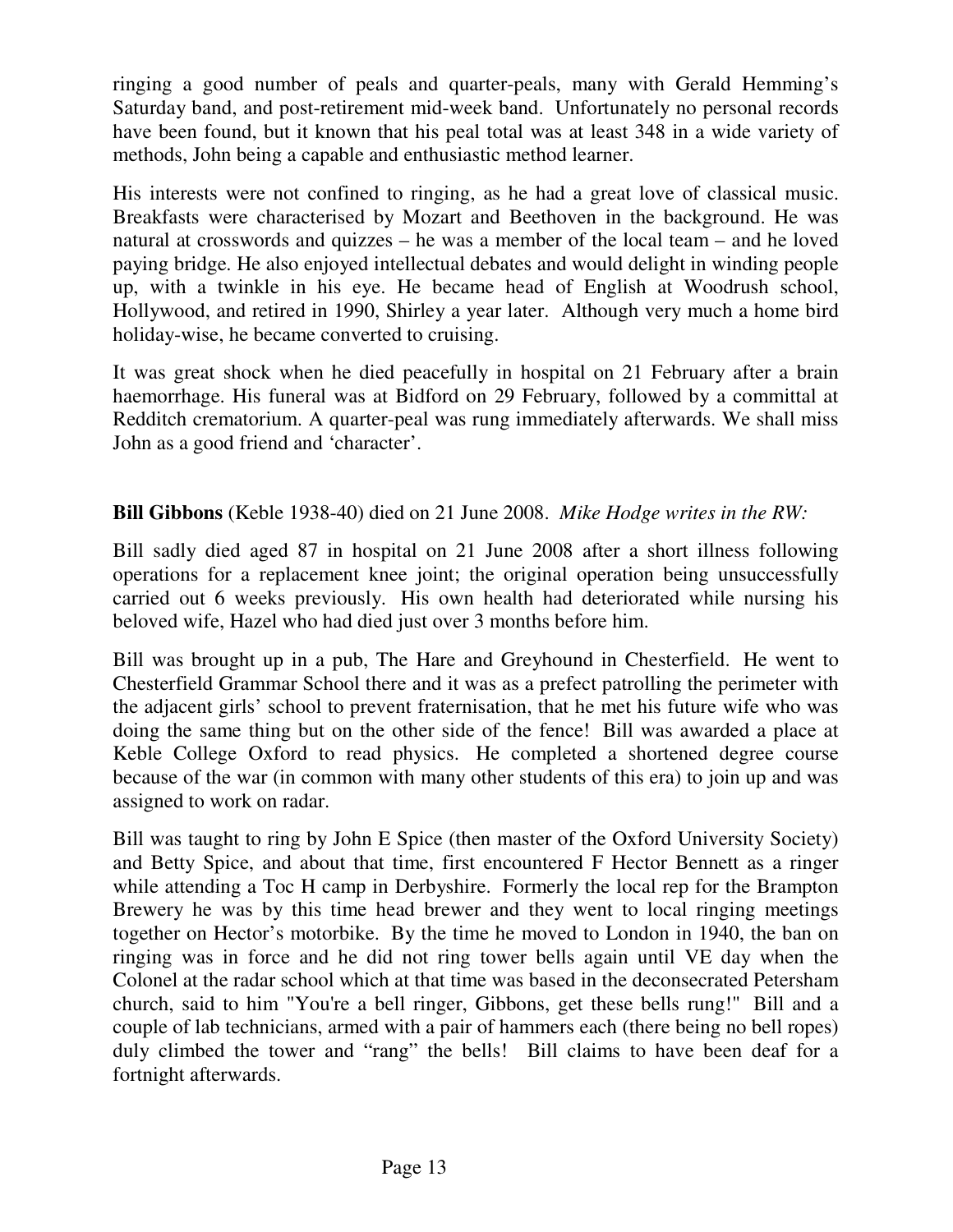Bill and Hazel married in 1945 and after the war they moved to Stoke on Trent and he taught at N. Staffs Technical College for a while before moving to Somerset. It was at this point that Bill claims to have been the cause of the failure in a peal around 1950 after which he swore he'd never ring again but he reckoned without his son John.

Bill and Hazel's sons John and Chris were born in Staffordshire and Somerset respectively. While John was still little, he had been taken around Somerset with his Dad. They went ringing to stop John getting in his Mum's way as she had plenty on her plate dealing with his newly arrived brother, so John feels that bells were in the blood.

The Gibbons family moved to Sale in about 1952 when Bill got a job at Ferranti's. (While Bill sometimes told stories of his exploits there, it seemed you would have had to have been a fellow physicist to have understood his work in any depth.) There were no bells in the local church and thus it was not until the family moved to Goostrey about 1961 that John's interest was fired up. He recalled the camaraderie from Somerset and the welcome he and his father always got when they walked into the ringing chamber. So, one Sunday morning when John arrived a bit early for matins, he clambered up the tower to be greeted with the ubiquitous "Hello! Are you a ringer?" To this he answered "No but my father is". The next Sunday Bill was roped in! The tower was then run by Bernard Ongley, his wife, and his father, assisted by other local ringers (including Ron and Ruth Hough) who made up the six. For services and weddings it was always doubles and they used to call on the services of a farmer or herdsman who cycled from nearby Cranage in his overalls and wellies (complete with their own county aroma) to drum the tenor. John said that when his Dad arrived it was marvellous because only the Ongleys could ring by ropesight, the others all needing "the boards" to ring by numbers. Very soon the Ongleys moved away and left Bill as *de facto* band leader. Immediately there was a notice in the parish magazine and a flock of learners arrived (although some with an eye to the Duke of Edinburgh's Award scheme rather than a genuine commitment to ringing)*.* That was the beginning of the current local band augmented by a number of "ready-made" ringers who moved into the village about this time, among them the late Ernie Jones, who gave Bill the much needed support he required to keep the ringing going. Ron and Ruth Hough became important members of the team quickly mastering the art of change ringing and passing their skills on to the up and coming youngsters.

There were some ups and downs during this period but momentum was maintained by Bill's energy and enthusiasm. He would take John and a car load of learners to ringing meetings and practice nights all over Cheshire, sometimes going as far as Stoke or Shrewsbury for a pull. Bill continued as Tower Captain until his retirement in 2004. (On a personal note, although I moved to Cranage in 1976, I did very little ringing while my children were little and it was not until about 1983 that I began to ring again more regularly when I joined the band at Goostrey. However, I was privileged to ring with Bill for over 20 years.)

Bill was a keen handbell ringer and when Hector Bennett died, Bill inherited his handbells and had them overhauled (by Codnors of Derbyshire). He began to peal them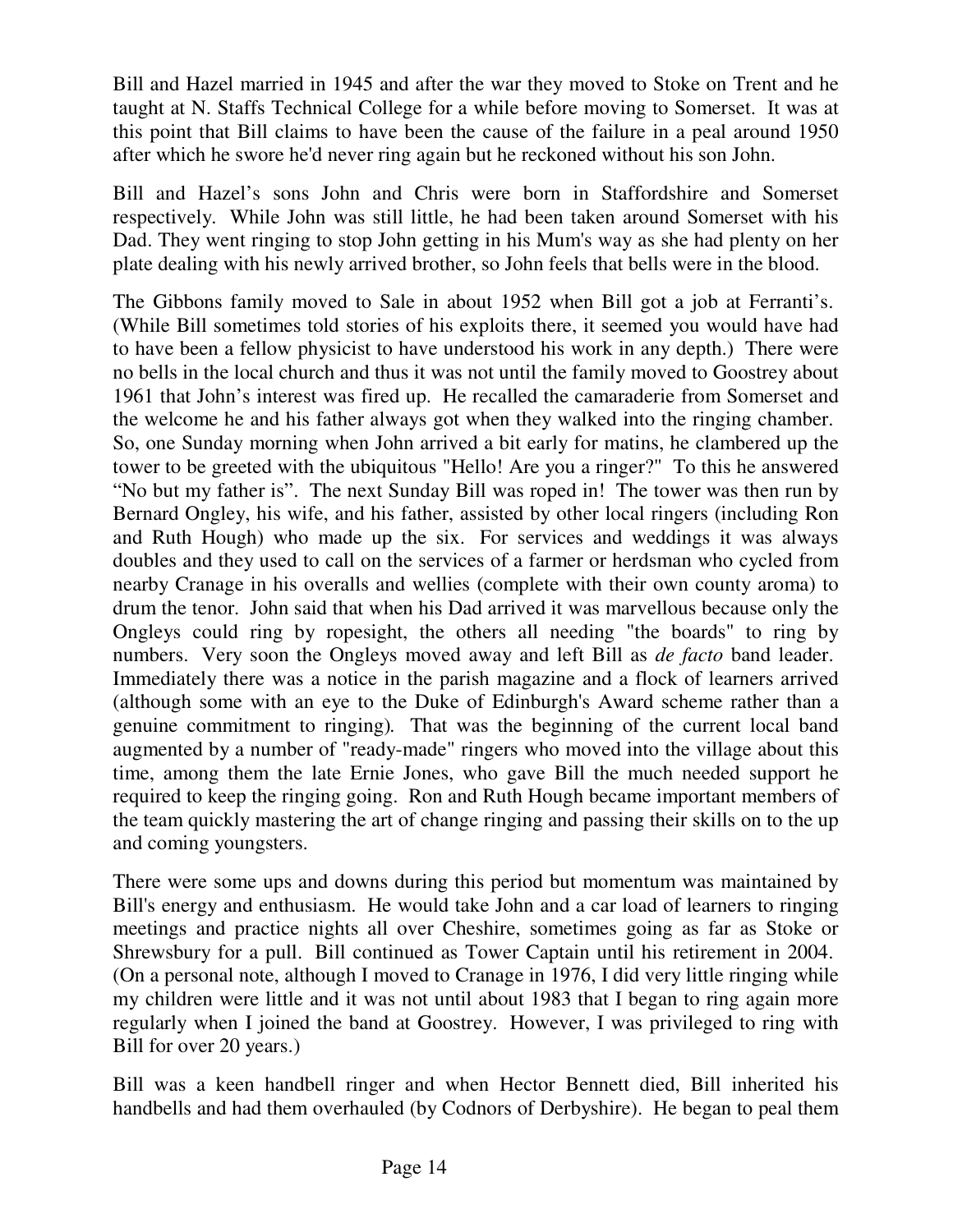regularly with Ken Lewis and others mainly ringers from the South Branch of the Chester Guild including some from Goostrey and Holmes Chapel and they meet on weekday evenings, often at Bill's house. The methods they rang were straightforward but the band enjoyed themselves and made steady progress (the pinnacle being Oxford TB Royal).

Bill was a great supporter of the Guild and the South Branch of which Goostrey is a member. Bill was Master of the Guild in 1983 and 1984 but unselfishly stood down after 2 years instead of the customary 3, in order that the next Master would have time to settle into the post and be very familiar with the workings of the Guild before the important centenary year of 1987. He also felt that a more prominent and well known peal ringer would be a more suitable Master for this period and Bill's wish was fulfilled because, as historians will recall, Rev Brian Harris was duly elected. Bill was also chairman of the S Branch for a period.

Bill rang a modest (by modern standards) 400 peals, the majority being in hand (including his first, PB major for the OUS); notable peals being the  $100<sup>th</sup>$  tower bell peal (Cambridge Royal) at Crewe as well as tower bell peals of cinques, maximus and surprise minor and major and in a "William" peal. However, that is not why we will remember him. It will be as a devoted husband and loving father, as a great supporter of St Luke's Church at Goostrey (he very much favoured the 1662 Prayer Book), as a lively companion, for entertaining us after handbell peals in the "ringing chamber" of his home in Holmes Chapel and for keeping the bells of Goostrey ringing for so long with his enthusiasm for teaching his skills to others. John and Chris Gibbons also have very fond memories of their father and, in particular, walking up Ben Nevis with him at the tender age of 74.

Two quarter peals (one half muffled) were rung by members of the local band on the Sunday preceding Bill's funeral (1 July). The bells were rung half muffled prior to the funeral. Other peals were rung in his memory).

I am indebted to John Gibbons for providing the notes which formed the basis of the heartfelt eulogy he gave at his father's funeral and to Ivor Nichols for further information. Our condolences go to John and Chris Gibbons and their families.

**Jean Darmon** (nee Southerst, Somerville 1943-46) died on 23 August 2008.

Robert Newton writes:

When Jean Southerst went up to Somerville College Oxford (from Leeds Girls' High School) it is very doubtful whether she had any inkling that she might become a bellringer. Neither would she have guessed that one of her contemporaries (a certain Margaret Roberts from Grantham) would one day be Prime Minister. The wartime ban had only recently been lifted in October 1943, but as the result of having a mutual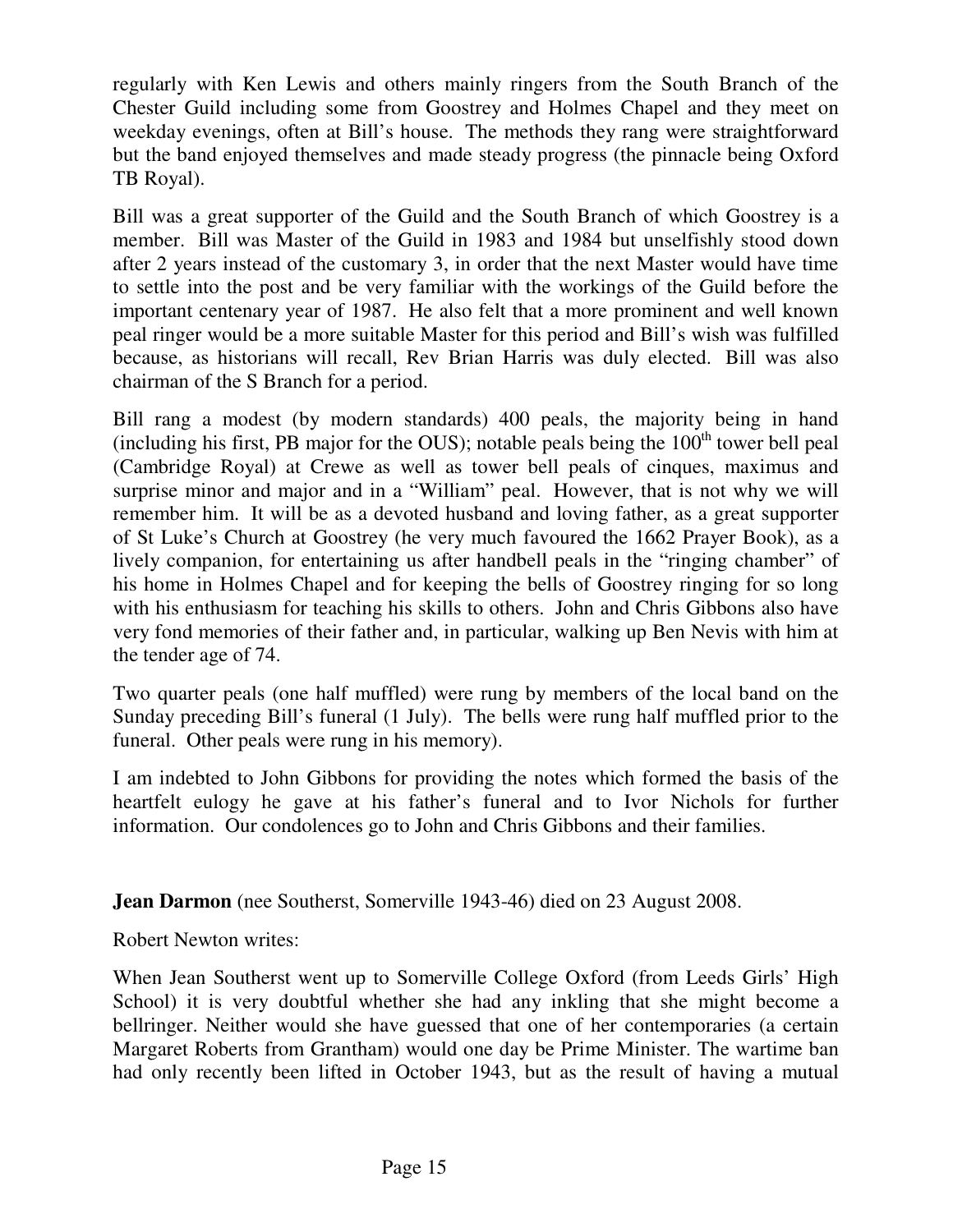friend, she met Betty Robbins (nee Spice) and took up handbell ringing under the instruction of Betty's brother, John.

With her love of music, perfect pitch and a good sense of rhythm, she was an outstanding beginner, ringing 1-2 to a peal of Bob Major in February 1944 and a peal of Double Norwich after only four terms. By this time she had learned to handle a rope as well and her first peal on tower bells, also in October 1944, was Stedman Triples. Perhaps her most significant achievement during this period was a peal of 21 Spliced Major on handbells with Betty and John Spice and William Leese in January 1945. Jean was also a member of the band which rang the first peal of Glasgow S Major at the end of 1946.

Jean rang at Lincoln and also at Newark, where she worked as a teacher, from 1946 to 1948. She spent a year at Leeds (1948-9) to gain a teaching diploma from Leeds University. From 1949 to 1951 she lived and worked in Worcester, and rang in that area. When she returned to Leeds during that time, she also rang at St Michael's, Headingley (the church visible from the cricket ground). Jean was a Central Council representative for the Southwell DG from 1948 to 1951.

After Jean's marriage to Stan Darmon in 1951, they moved to Dublin. They returned to England in 1955, living in Northwood and ringing at Bushey. They moved briefly to Chester before settling in Amersham in the mid 1960's. They were key members of the Amersham band that set new standards (ringing Norwich S Minor) in ODG striking competitions and were greatly involved in the augmentation of Amersham to eight in the early 1980's. Along with her husband and Alan Ainsworth, Jean judged the Tewkesbury Shield on one occasion and the Twelve Bell Final at Reading in 1978. She rang several tower bell peals around this time, including 10 Spliced all the work S Maximus with the OUS at High Wycombe in 1982.

However, it was in handbell ringing that Jean contributed most to the ringing scene: over 80% of her 250 peals in the mid 1960's-90's were on handbells. She was extremely sound and reliable and could ring virtually any pair with apparent ease, achieving peals in up to 27 Spliced S Major, 14 Spliced S Royal, London S 14 and Bristol S 16. Perhaps the most remarkable aspect of her progress was that she tackled these demanding projects for the first time at a relatively mature age.

By the time Amersham bells were augmented again, Jean had virtually given up tower bell ringing, largely because of the arthritis which was eventually to have a crippling effect on her. She and Stan moved to Cheshire to be near their son about three years ago, and their practical connection with ringing ceased. Our enduring memory will be of her wonderful ability with a pair of handbells and her sense of fun.

Betty Spice writes:

I was very sorry to hear of Jean Darmon's death, and feel I must add a few thoughts to those of others who will have known her. Jean came up to Somerville when I did, in October 1943, to read Modern Languages. She was a friend of a new friend of mine, a